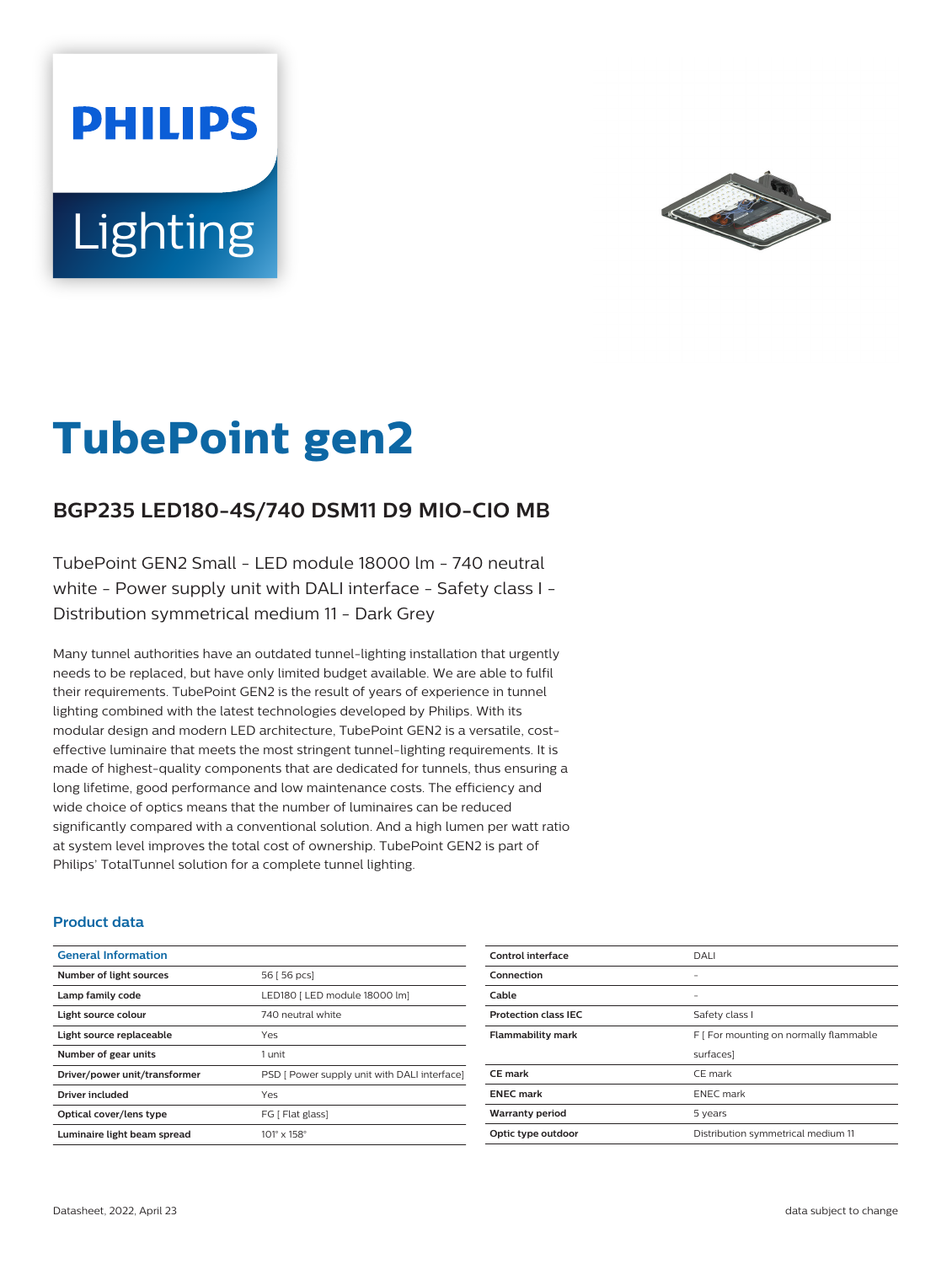## **TubePoint gen2**

| Constant light output                   | <b>No</b>                                      |
|-----------------------------------------|------------------------------------------------|
| Number of products on MCB (16 A type B) | 8                                              |
| <b>EU RoHS compliant</b>                | Yes                                            |
| Light source engine type                | LED                                            |
| Serviceability class                    | Class A, the luminaire is equipped with        |
|                                         | serviceable parts (when applicable): LED       |
|                                         | board, driver, control units, surge-protection |
|                                         | device, optics, front cover and mechanical     |
|                                         | parts                                          |
| <b>Product family code</b>              | BGP235   TubePoint GEN2 Small]                 |
|                                         |                                                |
| <b>Light Technical</b>                  |                                                |
| Upward light output ratio               | 0                                              |
| Standard tilt angle post-top            | $\overline{a}$                                 |
| Standard tilt angle side entry          | $O^{\circ}$                                    |
|                                         |                                                |
| <b>Operating and Electrical</b>         |                                                |
| <b>Input Voltage</b>                    | 220-240 V                                      |
| Input frequency                         | 50 to 60 Hz                                    |
| Inrush current                          | 53 A                                           |
| Inrush time                             | 0.3 <sub>ms</sub>                              |
| Power factor (min.)                     | 0.99                                           |
|                                         |                                                |
| <b>Controls and Dimming</b>             |                                                |
| Dimmable                                | Yes                                            |
|                                         |                                                |
| <b>Mechanical and Housing</b>           |                                                |
| <b>Housing material</b>                 | Aluminium die-cast                             |
| <b>Reflector material</b>               |                                                |
| Optic material                          | Polycarbonate                                  |
| Optical cover/lens material             | Glass                                          |
| <b>Fixation material</b>                | Stainless steel                                |
| <b>Mounting device</b>                  | Mounting bracket quick-release, medium         |
| Optical cover/lens shape                | Flat                                           |
| Optical cover/lens finish               | Clear                                          |
| Overall length                          | 363.5 mm                                       |
| Overall width                           | 485.5 mm                                       |
| <b>Overall height</b>                   | 89.5 mm                                        |
| Effective projected area                | $0.18 \; \text{m}^2$                           |
| Colour                                  | Dark Grey                                      |
| Dimensions (height x width x depth)     | 90 x 486 x 364 mm (3.5 x 19.1 x 14.3 in)       |

| <b>Approval and Application</b>              |                                             |
|----------------------------------------------|---------------------------------------------|
| Ingress protection code                      | IP66 [ Dust penetration-protected, jet-     |
|                                              | proof]                                      |
| Mech. impact protection code                 | IK09 [10 J]                                 |
| Surge protection (common/differential)       | Luminaire surge protection level up to 6 kV |
|                                              | differential mode and 6 kV common mode      |
|                                              |                                             |
| <b>Initial Performance (IEC Compliant)</b>   |                                             |
| Initial luminous flux (system flux)          | 14940 lm                                    |
| Luminous flux tolerance                      | $+/-7%$                                     |
| Initial LED luminaire efficacy               | 144 lm/W                                    |
| Init. Corr. Colour Temperature               | 4000 K                                      |
| Init. Colour rendering index                 | >70                                         |
| Initial chromaticity                         | (0.3818, 0,3796) SDCM<3                     |
| Initial input power                          | 104 W                                       |
| Power consumption tolerance                  | $+/-10%$                                    |
| Init. colour rendering index tolerance       | $+/-2$                                      |
|                                              |                                             |
| <b>Over Time Performance (IEC Compliant)</b> |                                             |
| Control gear failure rate at median useful   | 10 %                                        |
| life 100,000 h                               |                                             |
| Lumen maintenance at median useful life* L97 |                                             |
| 100,000 h                                    |                                             |
|                                              |                                             |
| <b>Application Conditions</b>                |                                             |
| Ambient temperature range                    | -30 to +50 °C                               |
| Performance ambient temperature Tq           | 25 °C                                       |
| <b>Maximum dimming level</b>                 | 10%                                         |
|                                              |                                             |
| <b>Product Data</b>                          |                                             |
| Full product code                            | 871869948294700                             |
| Order product name                           | BGP235 LED180-4S/740 DSM11 D9 MIO-CIO       |
|                                              | <b>MB</b>                                   |
| EAN/UPC - product                            | 8718699482947                               |
| Order code                                   | 48294700                                    |
| SAP numerator – quantity per pack            | 1                                           |
| Numerator – packs per outer box              | 1                                           |
| <b>SAP</b> material                          | 912300024112                                |
| SAP net weight (piece)                       | 7.000 kg                                    |